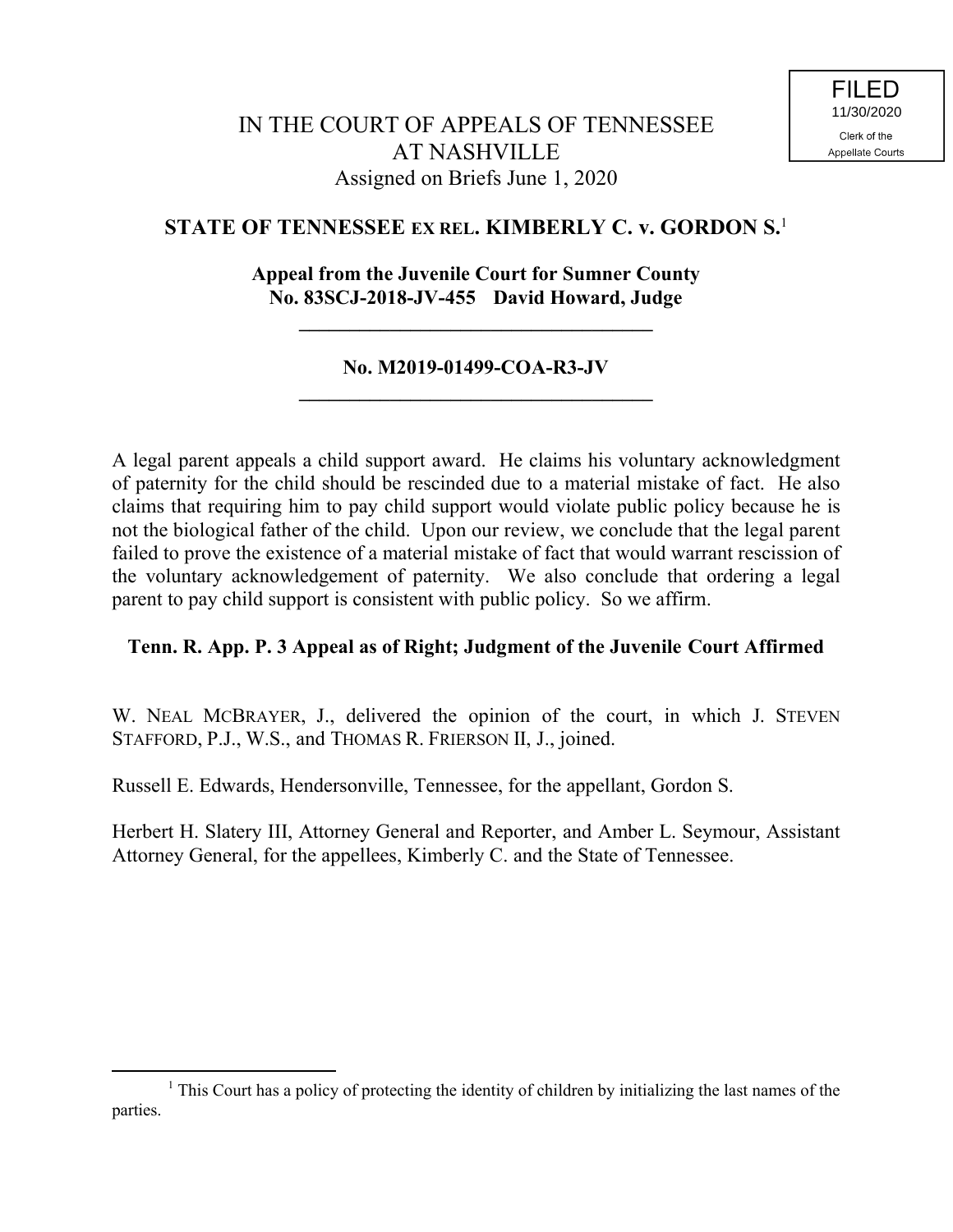### **OPINION**

#### **I.**

Kimberly C. ("Mother") and Gordon S. ("Father") began their relationship while Mother was pregnant with A. ("Child"). Father was present at Child's birth in October 2010, and the couple lived together with Child as a family for several years.

Although he was not the biological father, on April 14, 2014, Father, along with Mother, signed a form in which Father voluntarily acknowledged paternity of Child (the "VAP"). *See* Tenn. Code Ann. § 68-3-305(b)(2) (2013) (providing for the creation of a form for the voluntary acknowledgment of paternity). Father "felt it was something right to do." In signing, Father acknowledged not only that he was the legal father, but that he had "been orally advised of [his] rights and responsibilities," that he understood "all of the information on th[e] form," and that he was signing "freely and voluntarily."

On July 24, 2018, the State of Tennessee, on behalf of Mother, filed a petition to set child support for Child, naming Father as respondent. By this point, Mother and Father had gone their separate ways. Father filed a response requesting that the petition be dismissed. He alleged that "Mother and [Father] knew that he was not the biological father of Child at the time the purported VAP was executed" and that "[t]here was a material mistake of fact." Father also requested DNA testing and asked that the VAP be rescinded or set aside and declared void *ab initio*.

The juvenile court held a hearing at which Mother and Father testified. With respect to the VAP, Mother acknowledged that she always knew that Father was not the biological father of Child. She also testified that Father was not exercising any parenting time with Child.

For his part, Father admitted signing the VAP. He claimed that it was Mother's idea for him to sign but acknowledged that he signed it voluntarily. He also disclaimed many of the representations in the VAP. He testified that, before signing, he did not read the VAP and that no one verbally explained his rights and responsibilities. When asked if he appreciated the consequences of signing the VAP, Father replied, "No." But Father conceded that he knew what he was signing; he "pretty much knew what [he] was doing."

The court determined that Father had "failed to carry the burden to show that there was a substantial likelihood that any of the three requisite [statutory] factors were present in this cause to allow the Court to order DNA parentage testing and, ultimately, to set aside the VAP." So the court ordered Father to pay child support of \$396.00 per month.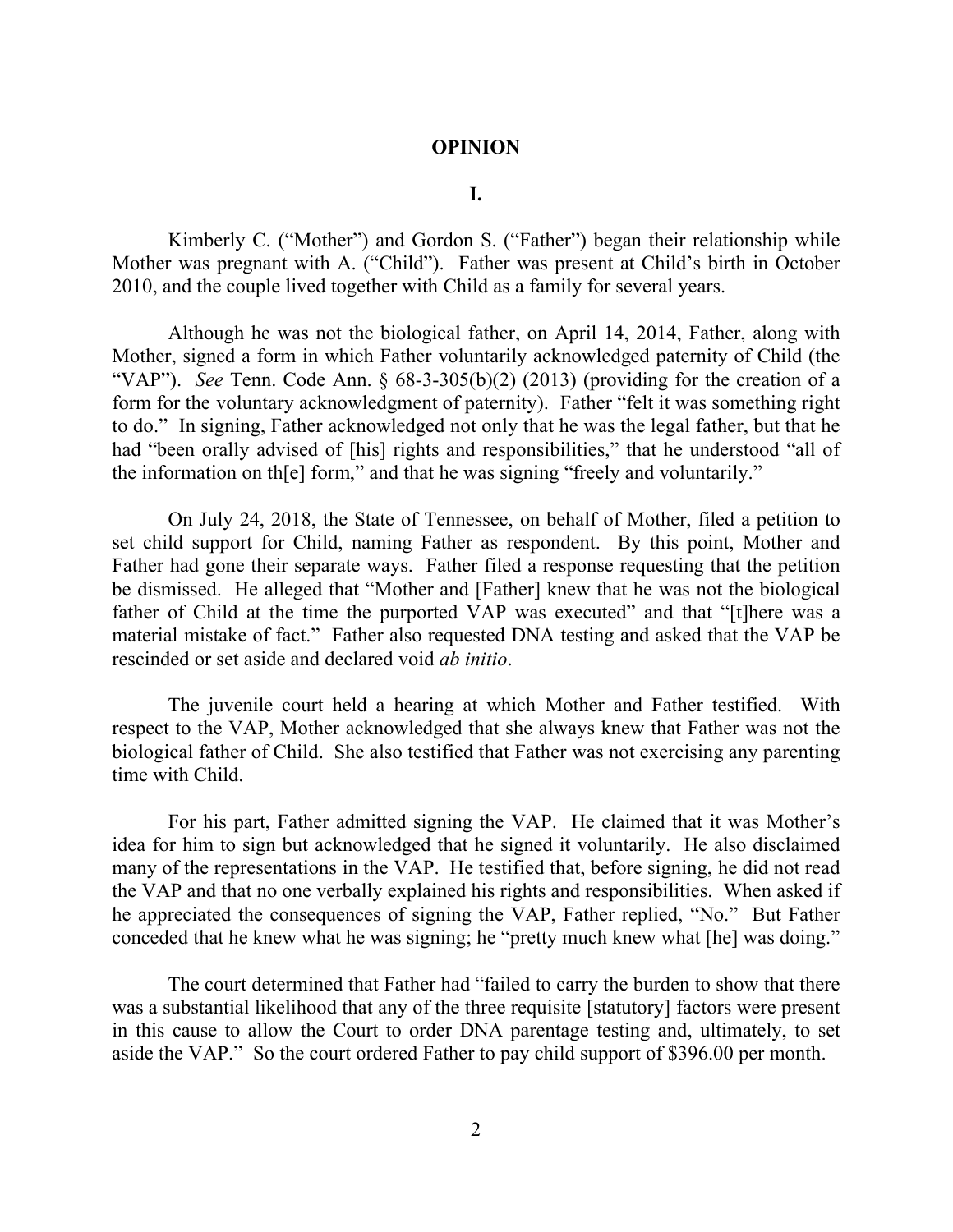On appeal, Father raises two issues for our review. First, Father contends that requiring him to pay child support to Mother "would violate the public policy of this [S]tate." Second, Father contends that the evidence at the hearing supported a finding that there was a material mistake of fact in the execution of the VAP and, as a result, the VAP should be rescinded. We address Father's second contention first.

#### A.

Tennessee Code Annotated § 24-7-113 governs the legal effect of a VAP and the methods for rescinding it. A VAP "constitute[s] a legal finding of paternity on the individual named as the father of the child." Tenn. Code Ann.  $\tilde{\S}$  24-7-113(a) (2017). Unless rescinded within sixty days of its completion and submission by either a signatory or an "administrative or judicial tribunal," a VAP is "conclusive of that father's paternity without further order of the court." *Id.* §§ 24-7-113(a), (c).

Here, the VAP was not rescinded within 60 days of its completion and submission. So it could "only be challenged [within five years of its execution] on the basis of fraud, whether extrinsic or intrinsic, duress, or material mistake of fact." *Id.* §§ 24-7- 113(e)(1),(2). The burden of proof falls on the party challenging the VAP. *Id.* § 24-7-  $113(e)(4)$ .

Because this was a bench trial, our review is de novo on the record with a presumption that the juvenile court's factual findings are correct, unless the evidence preponderates against those findings. Tenn. R. App. P. 13(d). Evidence preponderates against a finding of fact if the evidence "support[s] another finding of fact with greater convincing effect." *Rawlings v. John Hancock Mut. Life Ins. Co.*, 78 S.W.3d 291, 296 (Tenn. Ct. App. 2001). Conclusions of law are reviewed de novo with no presumption of correctness. *Kaplan v. Bugalla*, 188 S.W.3d 632, 635 (Tenn. 2006).

Father claims that he proved a material mistake of fact. Specifically, the "material mistake of fact [wa]s that [Father] did not know or appreciate the consequences of executing the VAP." One of those consequences was the obligation to support Child, and he complains that "the VAP does not clearly explain that by signing . . . the person will be obligated to pay child support." Father invites this "Court [to] review the VAP to determine how small the print actually is" and to see that "the VAP did not adequately warn him that he would have to pay support for [Child] simply by signing it."

Unfortunately for Father's appeal, we did read the VAP. On its second page, the page that he signed, the VAP provides that "[a]s the legal father you will have . . . [t]he responsibility of providing financial and medical support." The VAP also provides that "[t]he court may enter an order, which will direct you to provide money for the financial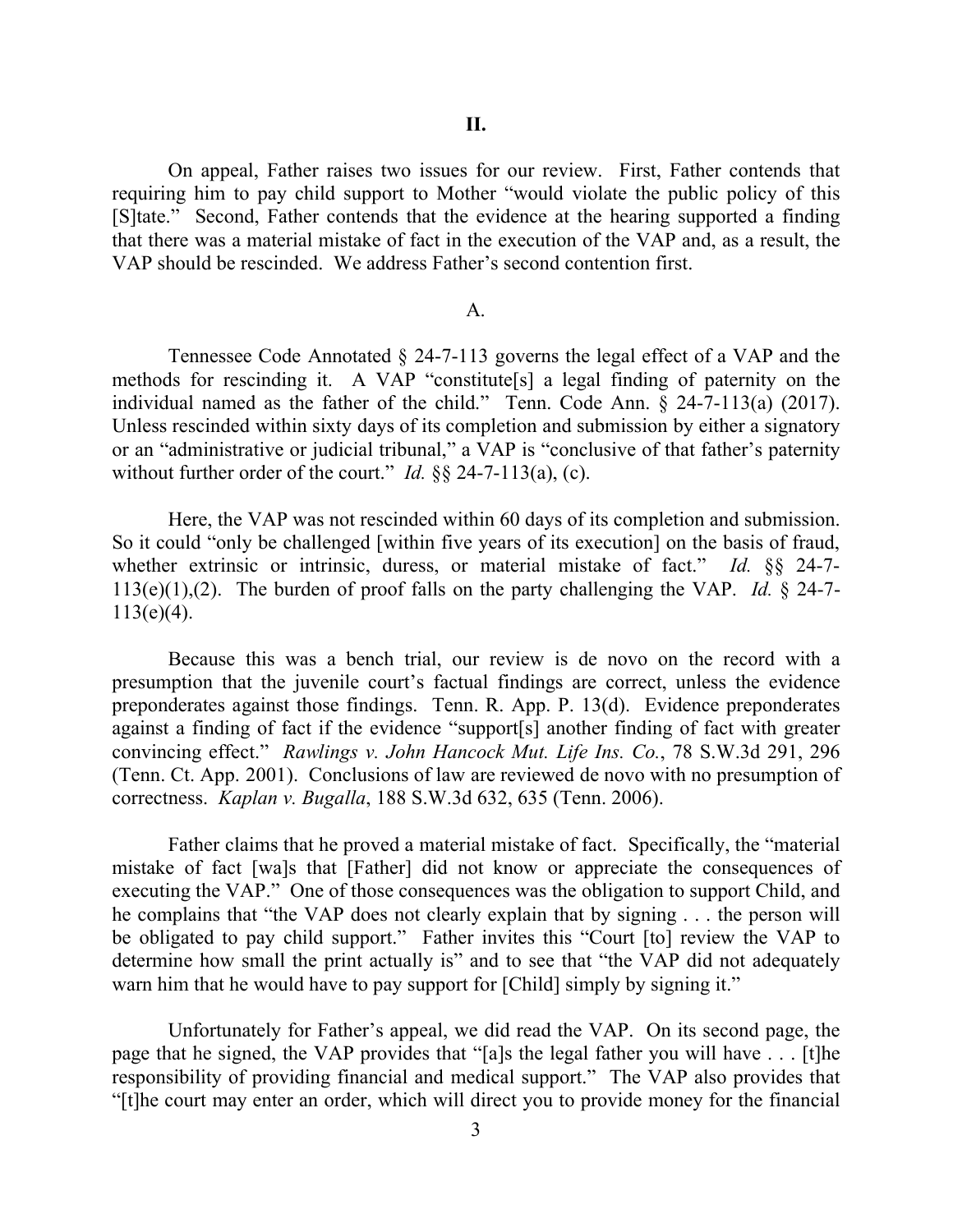support of your child and to provide for your child's medical care." So we find no merit to Father's contention that the VAP did not adequately warn him of the consequences of signing.

But even were we to accept Father's claim that he did not appreciate the consequences of signing the VAP, this would not amount to a material mistake of fact. Father's claim that he did not appreciate the consequences of his actions refers to legal consequences. Ignorance of legal consequences constitutes a mistake of law. *Haas v. Haas*, No. 02A01-9709-CV-00241, 1998 WL 599529, \*4 (Tenn. Ct. App. Sept. 11, 1998). So Father failed to present a statutory basis for rescinding the VAP.

B.

Father bases his policy argument on the fact that he is not the biological father of Child and on a prior decision of this Court. In *In re C.A.F*., we stated that the voluntary acknowledgment of paternity statute "was not meant to allow a non-parent to obtain parental rights over a child without having to go through an adoption proceeding" and "its use for such a purpose is in violation of the public policy of this state, as unequivocally stated in the adoption statutes." 114 S.W.3d 524, 530 (Tenn. Ct. App. 2003). Father contends that ordering him to support Child likewise "would circumvent the adoption statutes and create an adoption by estoppel, which is not permissible by law."

We find Father's reliance on *In re C.A.F.* misplaced. In that case, the Tennessee Department of Children's Services ("DCS") sought to terminate the parental rights of a mother, a biological father, and a putative father who had executed a voluntary acknowledgment of paternity and cared for the child while Mother was incarcerated. *Id.* at 525-26. In considering the putative father's parental rights, we determined that DCS had standing to challenge the voluntary acknowledgment of paternity. *Id.* at 529. We also noted that two grounds for rescission of the acknowledgment might be applicable: fraud or material mistake of fact. *Id.* at 529-30.

Fraud was suggested by the mother's efforts to avoid DCS's involvement in her child's life by having the putative father listed on the child's birth certificate. *Id.* at 525- 26. The mother and the putative father also signed a voluntary acknowledgment of paternity, even though the putative father had denied being the biological father and did not testify to being intimate with the mother. *Id.* at 526, 529. Even if fraud was not present, we suggested that the mother and the putative father could be mistaken as to paternity, which would "indicate a material (and mutual) mistake of fact." *Id.* at 529-30.